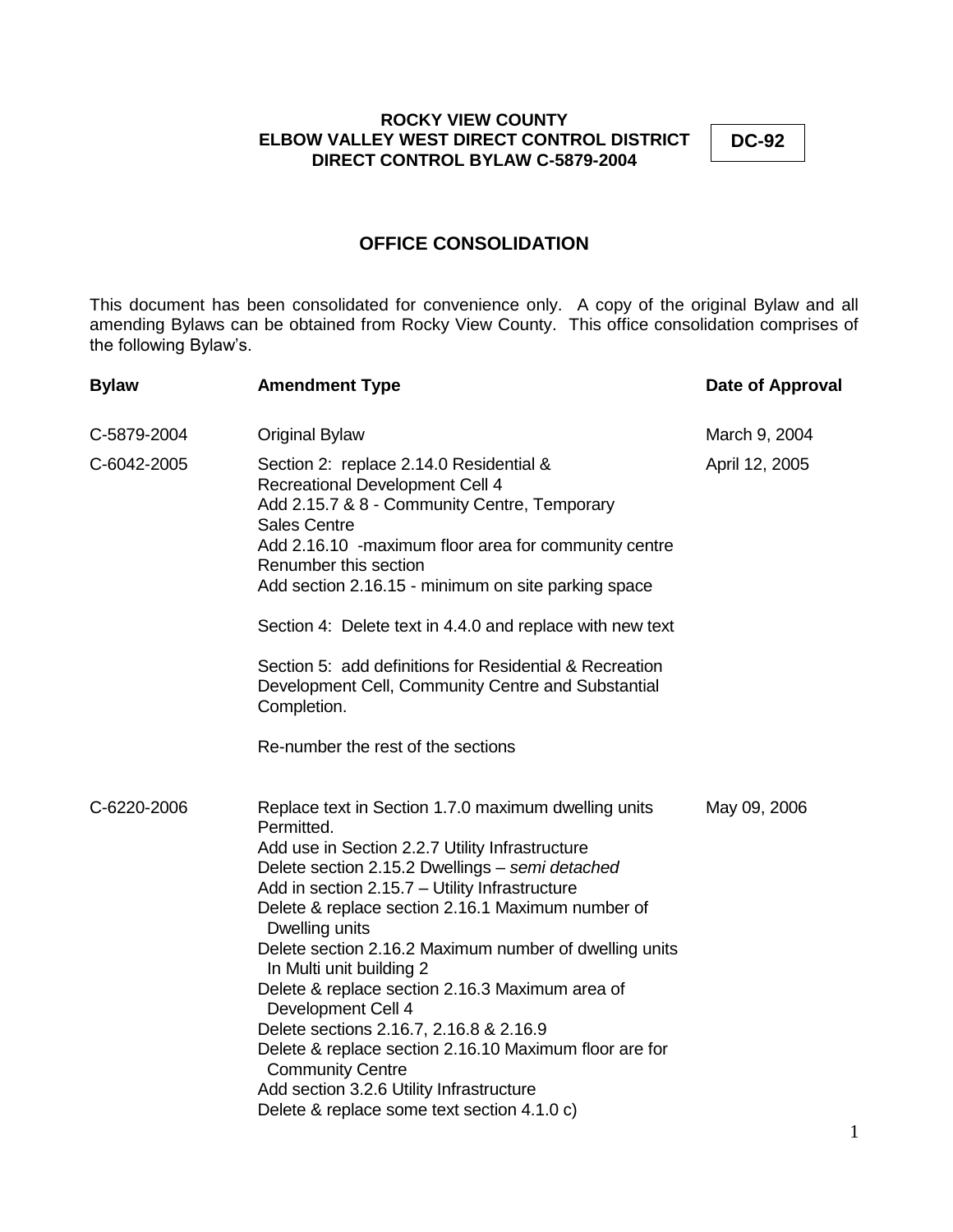**DC-92**

Add definition section 5.9.1 – Utility Infrastructure

C-6816-2009 Delete and replace text in section 3.0 May 11, 2010 Add a provision 3.2.7 Protective & Emergency Services Delete and replace section 3.3.1 Maximum Building Height Add .section 3.5.0 to Public and Quasi-Public development Cell 5 Add section 5.22.0 Definition for Protective & Emergency **Services**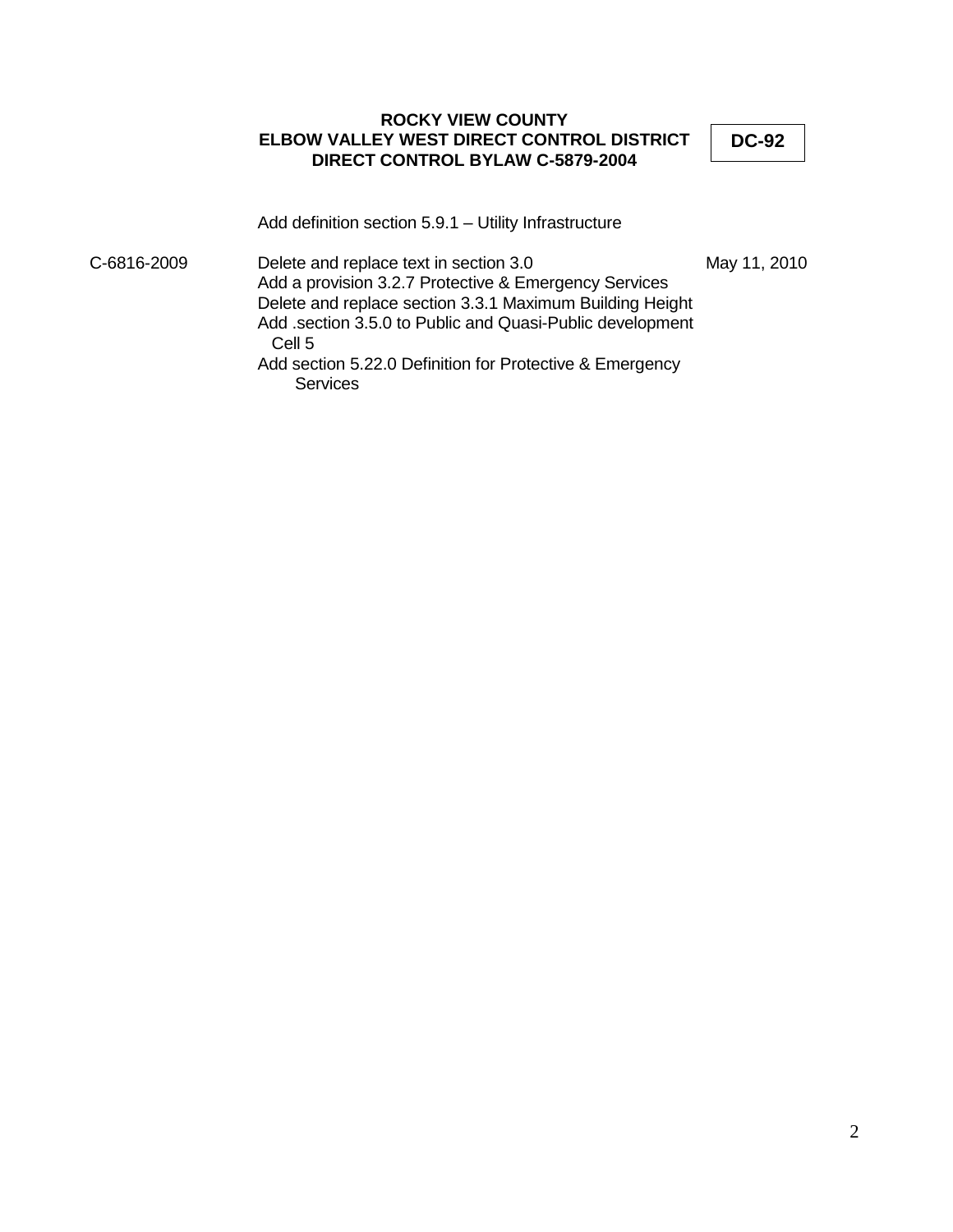**DC-92**

# **SCHEDULE "A"**

# **0.1 AMENDMENTS TO THE ELBOW VALLEY DIRECT CONTROL DISTRICT BYLAW C-4763- 97**

0.1.1 Replace Schedule "A" of Bylaw C-4763-97 with the amended Schedule "A" as shown below:



- 0.1.2 Delete Section 4.0.0 Public and Quasi-Public Development Cell
- 0.1.3 Delete Section 5.0.0 Agriculture Development Cell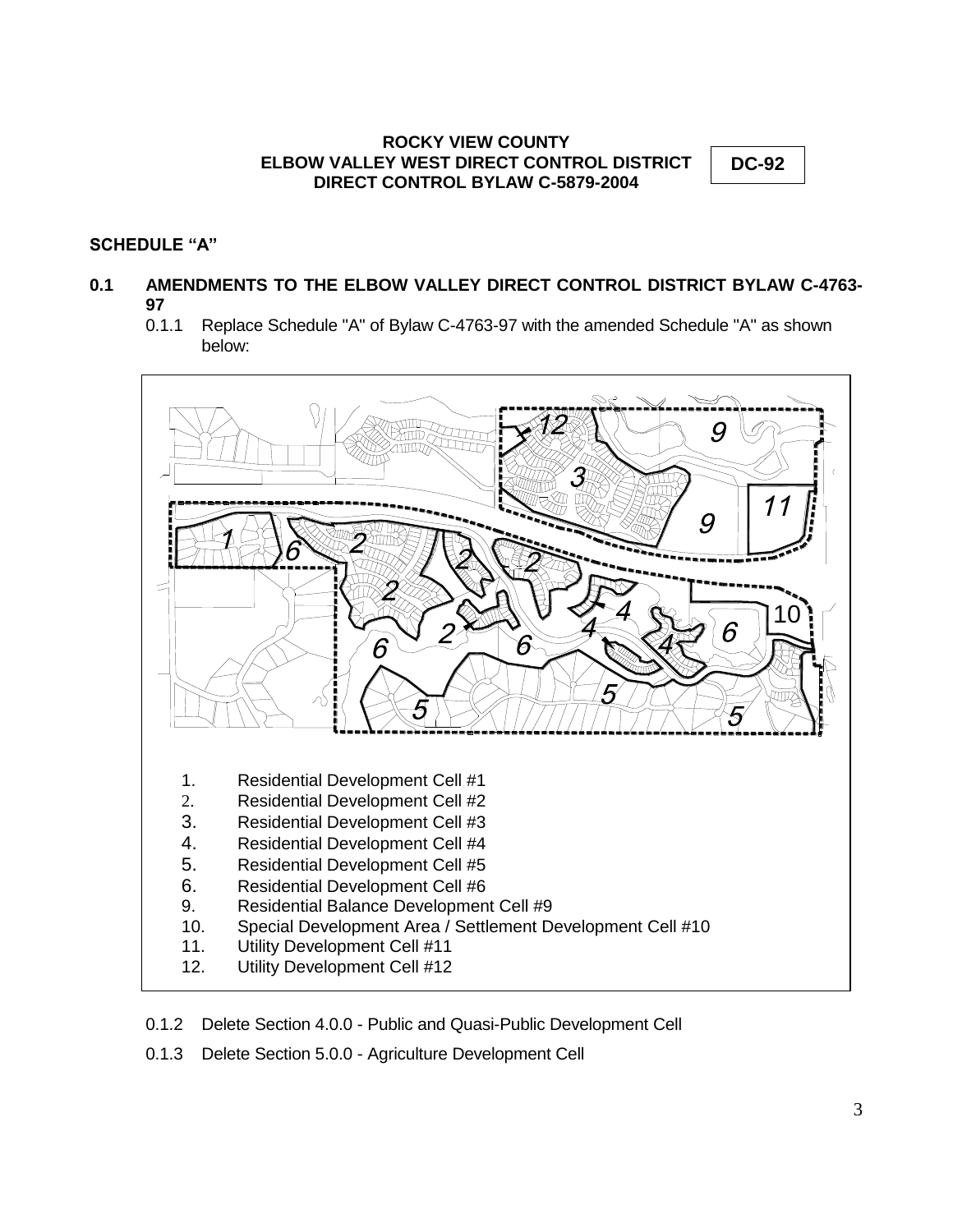**DC-92**



# **SCHEDULE "B"**

# **DIRECT CONTROL BYLAW REGULATIONS**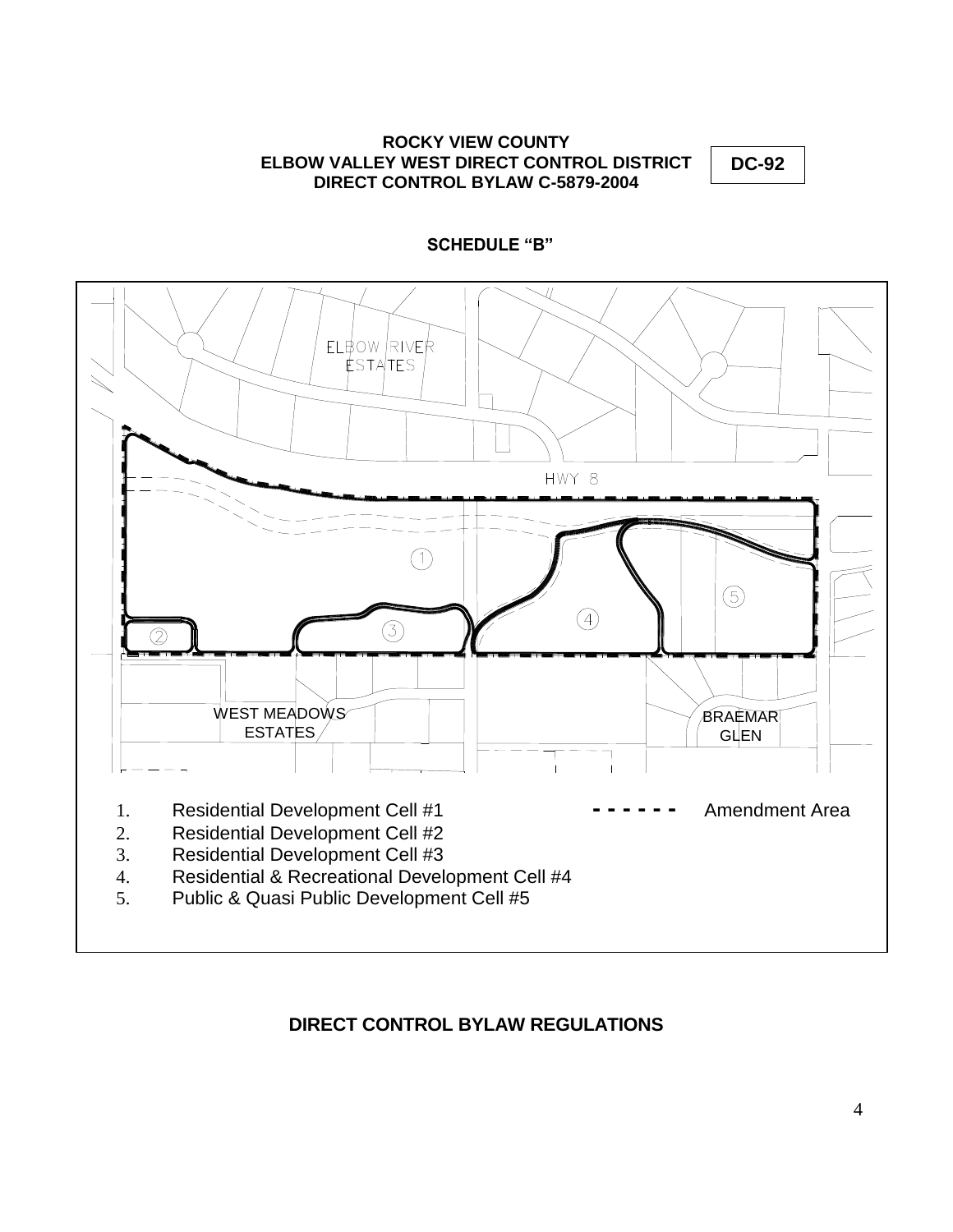**DC-92**

# **1.0.0 GENERAL REQUIREMENTS**

- 1.1.0 The Development Officer shall consider and decide on applications for development permits for all uses herein contemplated provided the provisions of Section 1.0.0 and 4.0.0 of this Bylaw are completed in form and substance to the satisfaction of the Municipality. All uses proposed within Development Cells 1, 2, 3 and 4 are deemed approved by the Development Officer without requirement of a Development Permit. All uses within Development Cell 5 shall require Development Permit Approval.
- 1.2.0 Parts 1, 2 & 3 of the Land Use Bylaw C-4841-97 shall apply to all uses contemplated by this Bylaw except where noted otherwise.
- 1.3.0 For the purposes of this Bylaw, the Lands shall be notionally divided into Development Cells, the boundaries and descriptions of which shall be more or less as indicated in Schedule "A" attached to and forming part of this bylaw, except otherwise approved by Council. The size and shape of each Development Cell is approximate and will be more precisely determined by a Tentative Plan in form and substance satisfactory to the Municipality, to be submitted to the Municipality by the Developer as an application for subdivision approval.
- 1.4.0 No Plan of Subdivision shall be endorsed and no Development Permit shall be issued for the lands (including stripping and grading) until the Municipality and the Developer have executed a Development Agreement(s) where required, in form and substance satisfactory to Council or the Development Officer in its or his/her own sole and unfettered discretion.
- 1.5.0 Council may, through the Development Agreement(s) required by this Bylaw, specify any development regulation, criteria or condition necessary to ensure all Subdivision and Development on the Lands conform to the development proposals and representations upon which this Bylaw is based, as determined by and to the satisfaction of the Council and its sole and unfettered discretion.
- 1.6.0 There shall be not more than one (1) dwelling unit per titled lot.
- 1.7.0 Notwithstanding anything to the contrary in this Bylaw, there is an overall maximum of 121 residential dwelling units permitted within the amendment area, provided that wastewater pump-out tanks are utilized. If wastewater pump-out tanks are utilized, an overall maximum of 115 residential dwelling units permitted within the amendment area.

#### **2.0.0 RESIDENTIAL DEVELOPMENT CELLS**

The purpose and intent of the Residential Development Cells is to provide for the use of portions of the subject lands for residential development involving a range of parcel sizes and housing forms that gives consideration to integration of new residential development with the existing subdivision pattern of adjacent lands.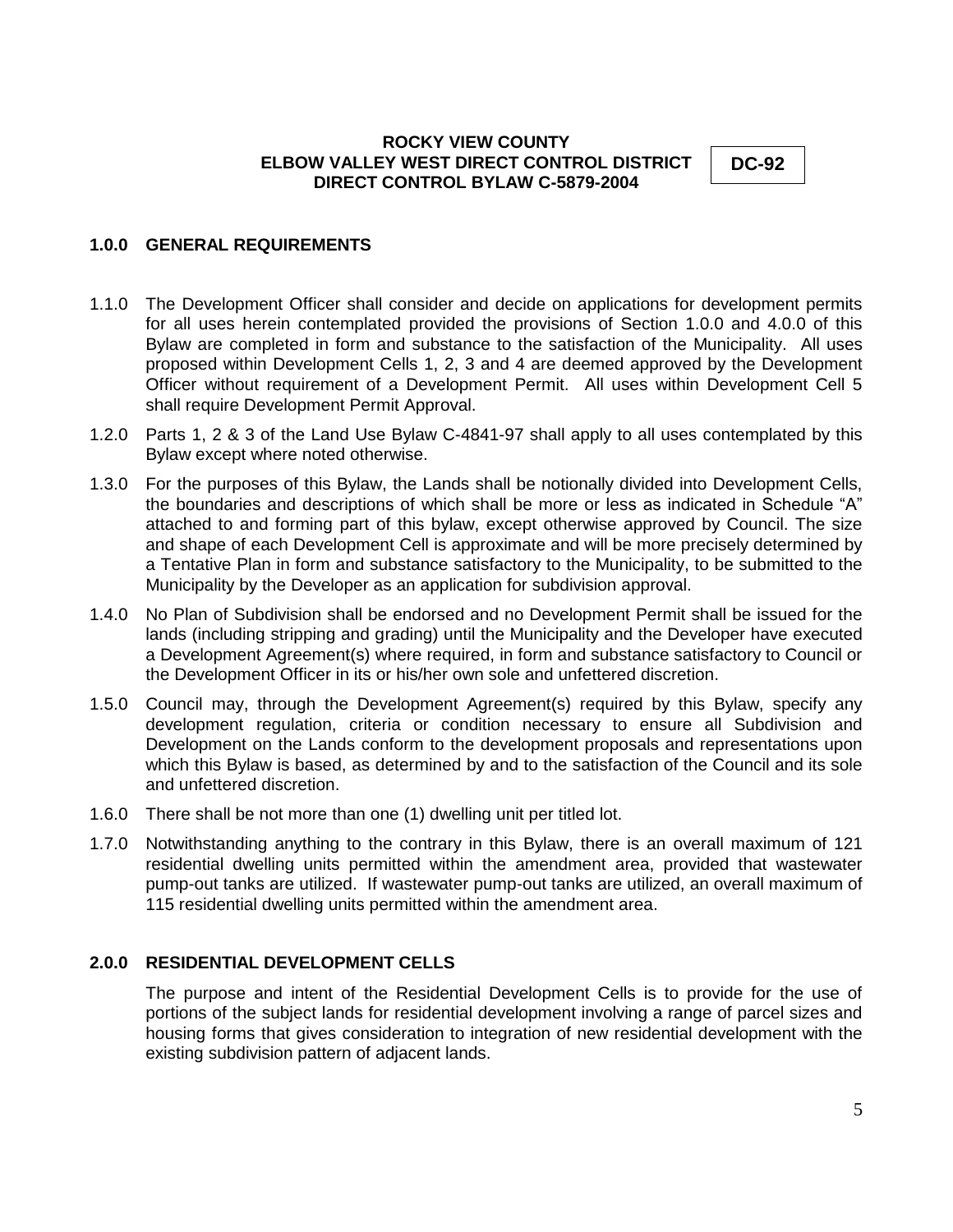**DC-92**

# **2.1.0 RESIDENTIAL DEVELOPMENT CELL 1**

- 2.2.0 Uses
	- 2.2.1 Dwellings, *Single-Detached*
	- 2.2.2 Accessory Buildings
	- 2.2.3 Home Based Business *Type 1*
	- 2.2.4 Private Open Space
	- 2.2.5 Temporary Sales Centre
	- 2.2.6 Community Sign
	- 2.2.7 Utility Infrastructure

# 2.3.0 Maximum and Minimum Requirements

- 2.3.1 Maximum number of dwelling units: 85 (subject to Section 1.7.0)
- 2.3.2 Maximum area of Development Cell 1: 34.6 ha (85.5 ac)
- 2.3.3 Minimum lot area: 0.10 ha (0.25 ac)
- 2.3.4 Minimum lot width: 18 m (59 ft.)
- 2.3.5 Minimum habitable floor area: 140 m<sup>2</sup> (1,507 ft<sup>2</sup>)
- 2.3.6 Maximum floor area (*accessory building*): 10 m<sup>2</sup> (107.64 ft<sup>2</sup>)
- 2.3.7 Maximum site coverage: 40 %
- 2.3.8 Maximum building height *(principal building):* 10.67 m (35 ft)
- 2.3.9 Maximum building height *(accessory building):* 4 m (13.12 ft.)
- 2.3.10 Minimum parking spaces: Two (2) per dwelling unit

# 2.4.0 Building Setbacks

- 2.4.1 Minimum side yard (where attached garage is proposed): 1.5 m (4.92 ft.) abutting the attached garage and 3.0 m (9.84 ft.) opposite the attached garage – no encroachments Minimum side yard (where no attached garage is proposed): 2.4 m (7.87 ft.) – no encroachments
- 2.4.2 Minimum front yard: 6 m (19.7 ft)
- 2.4.3 Minimum rear yard: 6 m (19.7 ft.) Minimum rear yard abutting existing residential development: 10 m (32.8 ft.) Minimum rear yard abutting a road, *municipal or* road*, service adjacent to a* road*, highway*: 10 m (32.8 ft.)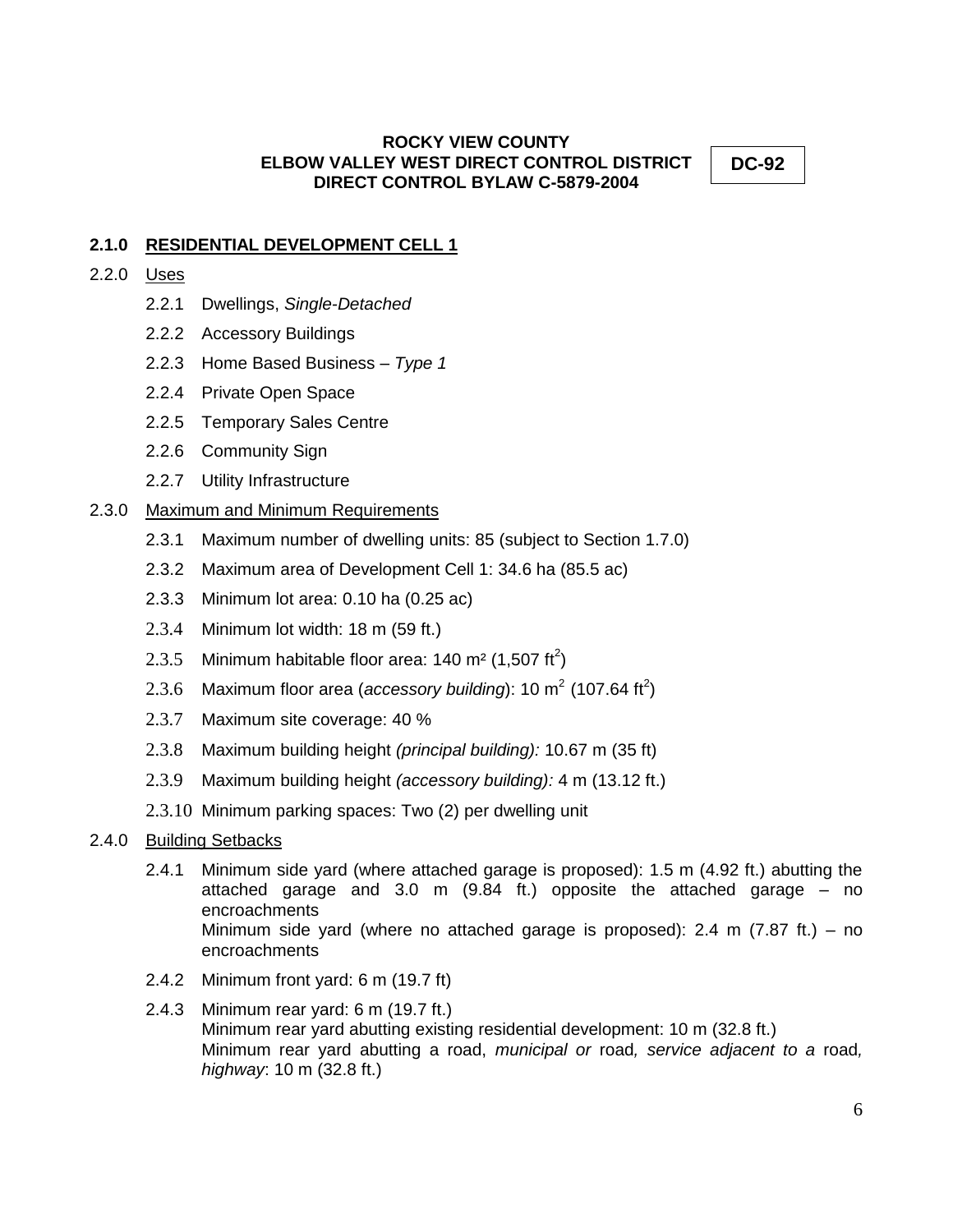**DC-92**

2.4.4 Minimum rear yard for accessory building 2.4 m (7.87 ft.)

#### 2.5.0 Additional Requirements

2.5.1 Within the lots adjacent to the south boundary of any portion of Development Cell #1 that abuts existing residential development, the following setbacks, lot sizes and building types shall apply:

| Lot size                                      | 2 ac.<br>and<br>greater | 1 ac. – 2<br>ac. | 1 ac. $-2$<br>ac. | Less<br>than 1<br>ac. | Less<br>than 1<br>ac |
|-----------------------------------------------|-------------------------|------------------|-------------------|-----------------------|----------------------|
| <b>Minimum</b><br><b>Building</b><br>Setback* | 15 <sub>m</sub>         | 15 <sub>m</sub>  | 25 <sub>m</sub>   | 25 <sub>m</sub>       | 35 <sub>m</sub>      |
| <b>Building Type**</b>                        | 2 storey                | 1 storey         | 2 storey          | 1 storey              | 2 storey             |

 \* Building setback measured from the common property line between the West Meadows Estates northern boundary and the subject lands

\*\*Number of stories does not include walk-outs

# **2.6.0 RESIDENTIAL DEVELOPMENT CELL 2**

- 2.6.1 Uses
	- 2.6.1.1 Dwellings, *Single-Detached*

2.6.1.2 Home Based Business – *Type 1*

2.6.1.3 Accessory Buildings

- 2.7.0 Maximum and Minimum Requirements
	- 2.7.1 Maximum number of dwelling units: 3 (subject to Section 1.7.0)
	- 2.7.2 Maximum area of Development Cell 2: 1 ha (2.5 ac)
	- 2.7.3 Minimum lot area: 0.20 ha (0.5 ac)
	- 2.7.4 Minimum lot width: 25 m (82 ft.)
	- 2.7.5 Minimum habitable floor area: 140 m<sup>2</sup> (1,507 ft<sup>2</sup>)
	- 2.7.6 Maximum floor area *(accessory building):* 10 m<sup>2</sup> (107.6 ft<sup>2</sup>)
	- 2.7.7 Maximum site coverage: 35 %
	- 2.7.8 Maximum building height *(principal building):* 10.67 m (35 ft)
	- 2.7.9 Maximum building height *(accessory building):* 4 m (13.12 ft.)*.*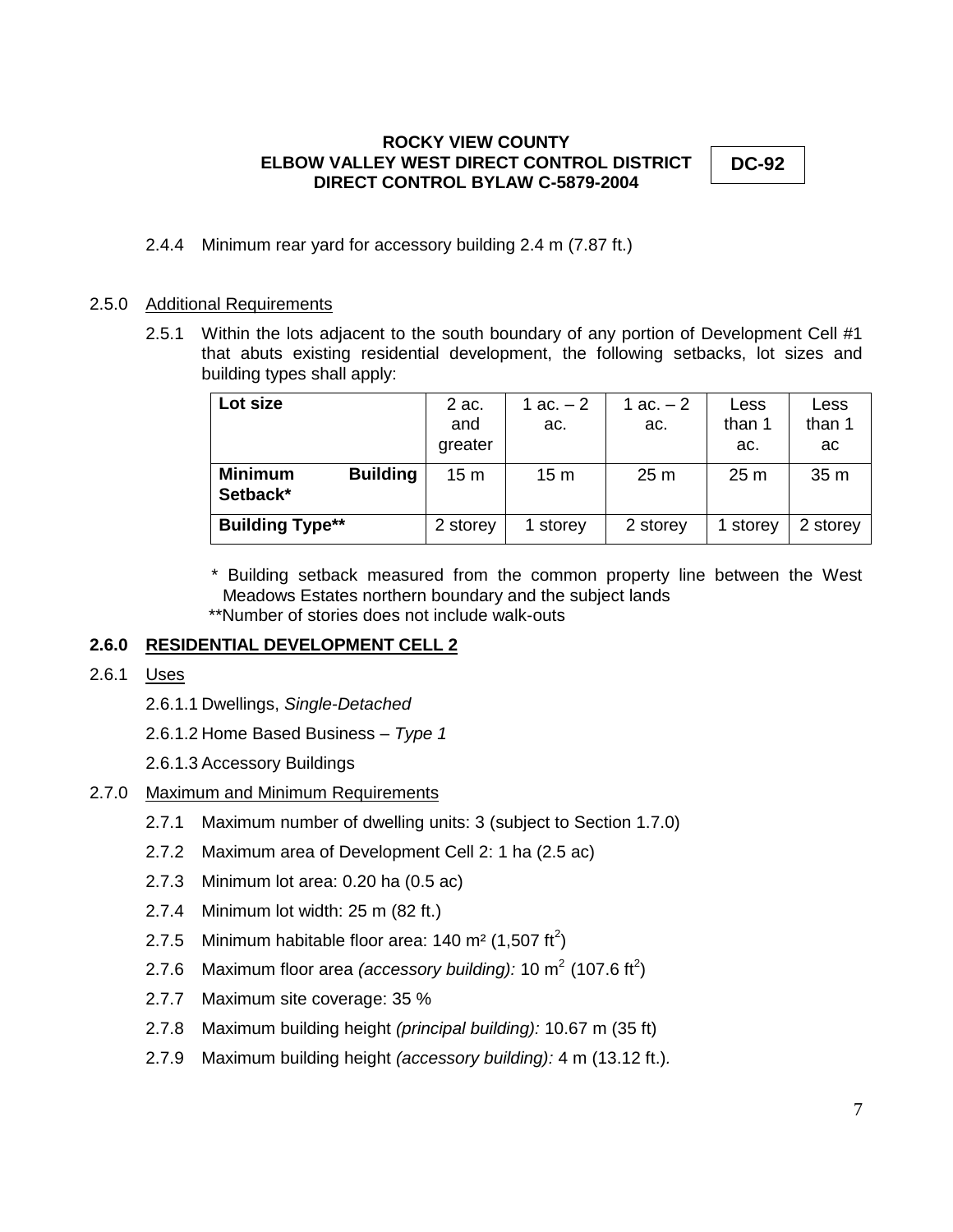**DC-92**

2.7.10 Minimum parking spaces: 2 per dwelling unit

#### 2.8.0 Building Setbacks

- 2.8.1 Minimum side yard (where attached garage is proposed): 1.5 m (4.92 ft.) abutting the attached garage and  $3.0 \text{ m}$  (9.84 ft.) opposite the attached garage  $-$  no encroachments Minimum side yard (where no attached garage is proposed): 2.4 m  $(7.87 \text{ ft.}) -$  no encroachments
- 2.8.2 Minimum front yard: 6 m (19.68 ft)
- 2.8.3 Minimum rear yard: 15 m (49.2 ft)
- 2.8.4 Minimum rear yard for accessory building 2.4 m (7.87 ft.)

#### 2.9.0 Additional Requirements

2.9.1 The Developer shall plant a minimum of three (3) coniferous trees within each lot developed within Development Cell #2. All trees planted shall be a minimum height of 2.4 m (7.87 ft.) and shall be located within 6 m (19.68 ft.) from the southern boundary of Development Cell #2.

#### **2.10.0 RESIDENTIAL DEVELOPMENT CELL 3**

- 2.11.0 Uses
	- 2.11.1 Dwellings, *Single-Detached*
	- 2.11.2 Accessory Buildings
	- 2.11.3 Home Based Businesses *Type 1*
- 2.12.0 Maximum and Minimum Requirements
	- 2.12.1 Maximum number of dwelling units: 4 (subject to Section 1.7.0)
	- 2.12.2 Maximum area of Development Cell 3: 3.5 ha (8.65 ac)
	- 2.12.3 Minimum lot area: 0.8 ha (2.0 ac)
	- 2.12.4 Minimum lot width: 25 m (82 ft.)
	- 2.12.5 Minimum habitable floor area: 140 m<sup>2</sup> (1,507 ft<sup>2</sup>)
	- 2.12.6 Maximum floor area (*accessory building*): 10 m<sup>2</sup> (107.6 ft<sup>2</sup>)
	- 2.12.7 Maximum site coverage: 35 %
	- 2.12.8 Maximum building height *(principal building):* 10.67 m (35 ft)
	- 2.12.9 Maximum building height (*accessory building*): 4 m (13.12 ft.)
	- 2.12.10 Minimum parking spaces: 2 per dwelling unit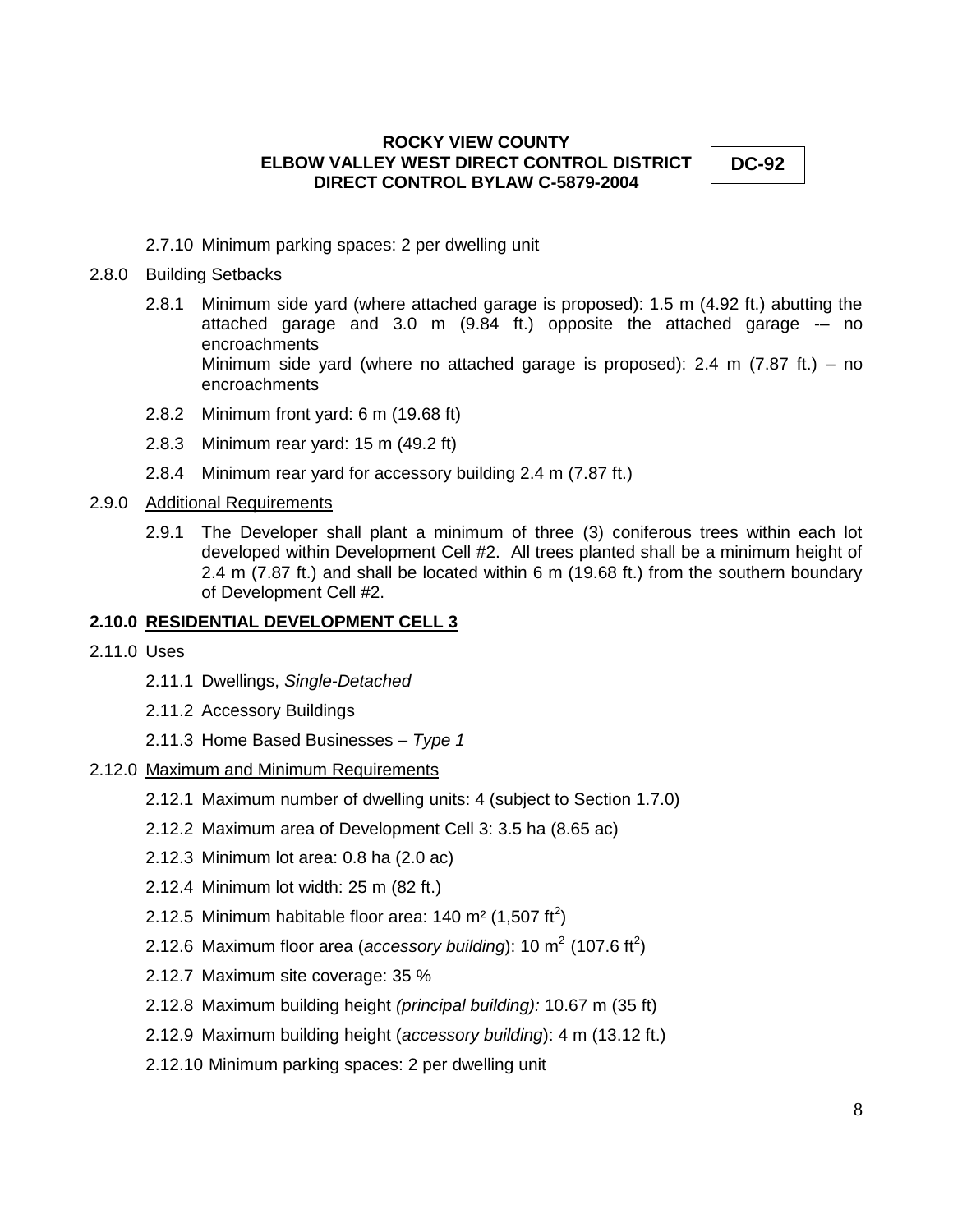**DC-92**

#### 2.13.0 Building Setbacks

- 2.13.1 Minimum side yard (where attached garage is proposed): 1.5 m (4.92 ft.) abutting the attached garage and 3.0 m (9.84 ft.) opposite the attached garage – no encroachments Minimum side yard (where no attached garage is proposed): 2.4 m (7.87 ft.) – no encroachments
- 2.13.2 Minimum front yard: 6 m (19.68 ft)
- 2.13.3 Minimum rear yard: 15 m (49.2 ft.)
- 2.13.4 Minimum rear yard for accessory building: 2.4 m (7.87 ft.)

# **2.14.0 RESIDENTIAL AND RECREATIONAL DEVELOPMENT CELL 4**

- 2.15.0 Uses
	- 2.15.1 Dwellings, *Single-Detached*
	- 2.15.2 Accessory Buildings
	- 2.15.3 Home Based Business *Type 1*
	- 2.15.4 Private Open Space
	- 2.15.5 Community Sign
	- 2.15.6 Community Centre
	- 2.15.7 Temporary Sales Centre
	- 2.15.8 Utility Infrastructure

#### 2.16.0 Maximum and Minimum Requirements

- 2.16.1 Maximum number of dwelling units: 36 (subject to Section 1.7.0)
- 2.16.2 Maximum area of Development Cell 4: 7.8 ha (19.3 ac)
- 2.16.3 Minimum lot area for single detached dwellings: 0.10 ha (0.25 ac)
- 2.16.4 Minimum lot width for single detached dwelling: 17 m (55.77 ft.)
- 2.16.5 Minimum habitable floor area for single detached dwelling: 140 m<sup>2</sup> (1,507 ft<sup>2</sup>)
- 2.16.6 Minimum lot area for semi-detached dwellings: 0.07 ha (0.17 ac)
- 2.16.7 Maximum floor area (*accessory building*): 10 m<sup>2</sup> (107.64 ft<sup>2</sup>)
- 2.16.8 Maximum building height *(principal building):* 10.67 m (35 ft)
- 2.16.9 Maximum building height *(accessory building):* 4 m (13.12 ft.)
- 2.16.10 Minimum parking spaces: Two (2) per dwelling unit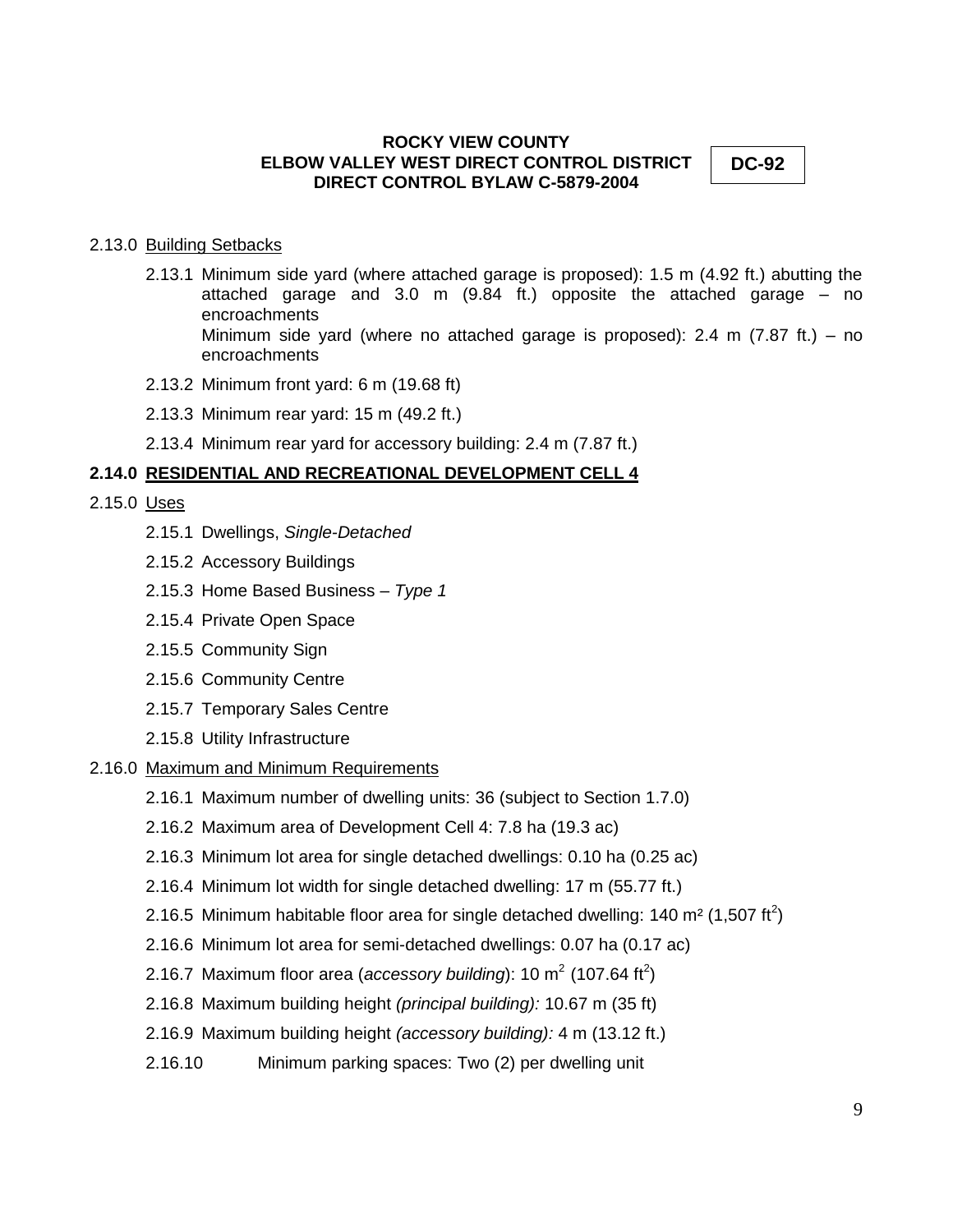**DC-92**

2.16.11 Minimum on-site parking space requirements for community centre: 12 stalls

# 2.17.0 Building Setbacks

- 2.17.1 Minimum side yard: 1.5 m (4.92 ft.) no encroachments
- 2.17.2 There shall be no minimum side yard along the common property line which separates two individual units approved as a semi-detached dwelling
- 2.17.3 Minimum front yard: 6 m (19.7 ft.)
- 2.17.4 Minimum rear yard: 6 m (19.7 ft.)
- 2.17.5 Minimum rear yard for accessory building 2.4 m (7.87 ft.)

# 2.18.0 Additional Requirements

- 2.18.1 A 3.0 m (9.84 ft.) Access Right-of-Way shall be provided adjacent to the south boundary of Development Cell #4 abutting existing residential development. The rightof-way shall be used to provide access from the public road to the stormwater management facility. A 1.2 m (3.93 ft.) open wire security fence shall be installed along the north boundary of the Access Right-of-Way. This fencing may be removed at such time the abutting parcel to the south is redeveloped with residential uses.
- 2.18.2 Within the lots adjacent to the south boundary of any portion of Development Cell #4 that abuts existing residential development, the following setbacks, lot sizes and building types shall apply:

| Lot size                                      | 2 ac.<br>and<br>greater | 1 ac. – 2<br>ac. | 1 ac. – 2<br>ac. | Less<br>than 1<br>ac. | Less<br>than 1<br>ac |
|-----------------------------------------------|-------------------------|------------------|------------------|-----------------------|----------------------|
| <b>Minimum</b><br><b>Building</b><br>Setback* | 15 <sub>m</sub>         | 15 <sub>m</sub>  | 25 <sub>m</sub>  | 25 <sub>m</sub>       | 35 <sub>m</sub>      |
| <b>Building Type**</b>                        | 2 storey                | 1 storey         | 2 storey         | 1 storey              | 2 storey             |

 \* Building setback measured from the common property line between the West Meadows Estates northern boundary and the subject lands

\*\*Number of stories does not include walk-outs

# **3.0.0 PUBLIC AND QUASI-PUBLIC DEVELOPMENT CELL**

The purpose and intent of the Public and Quasi-Public Development Cell is to provide for the development of Institutional, Educational, Recreational, Protective and Emergency Services uses.

# **3.1.0 PUBLIC AND QUASI-PUBLIC DEVELOPMENT CELL 5**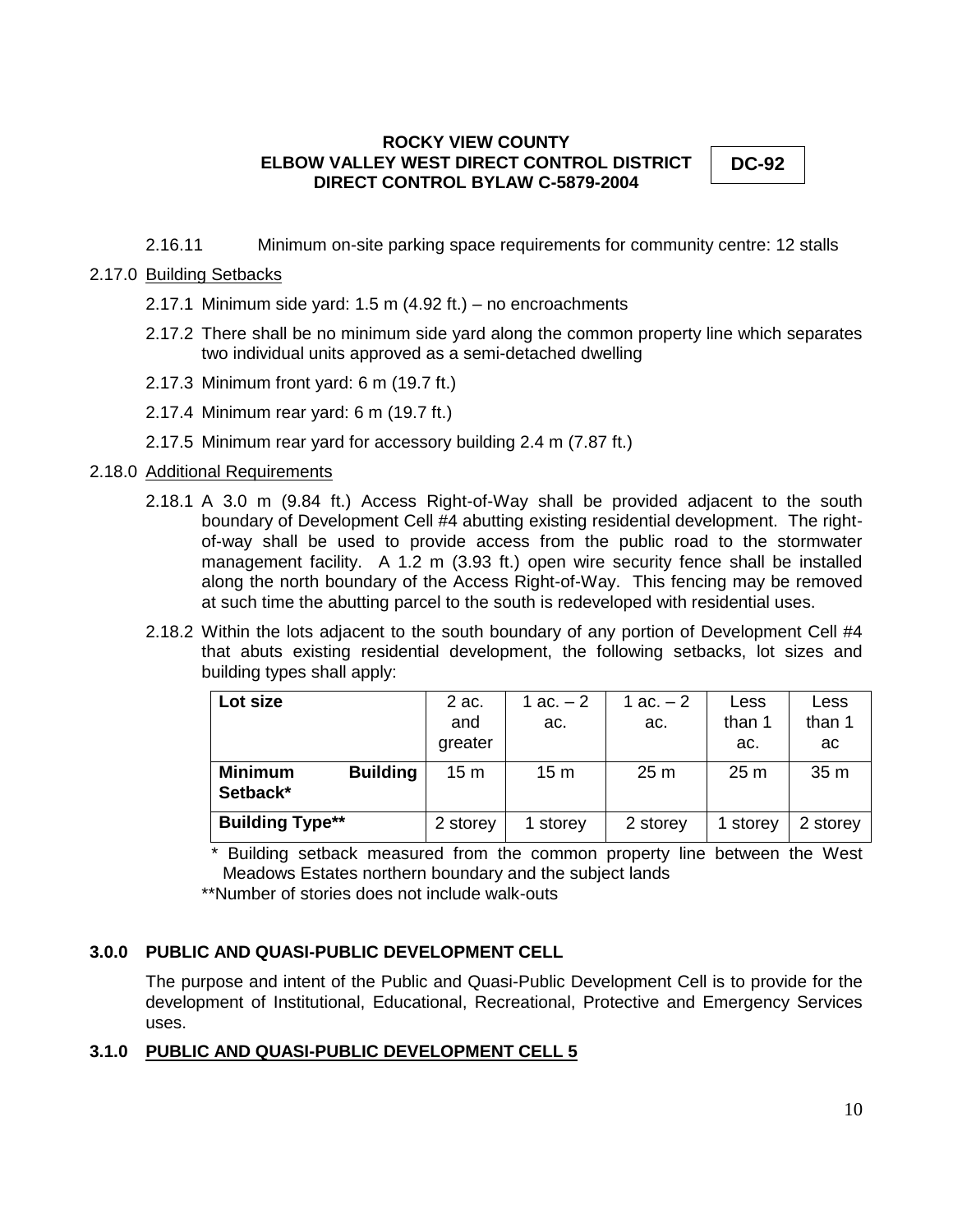**DC-92**

# 3.2.0 Uses

- 3.2.1 Schools, *Public or Separate*
- 3.2.2 Accessory Buildings
- 3.2.3 Public Park
- 3.2.4 Fencing
- 3.2.5 Signs
- 3.2.6 Utility Infrastructure
- 3.2.7 Protective and Emergency Services

# 3.3.0 Maximum and Minimum Requirements

- 3.3.1 Maximum Building Height *(principal building):* 14 m (45.9 ft.)
- 3.3.2 Maximum Building Height *(accessory building):* 5.5 m (18 ft.)

# 3.4.0 Building Setbacks

- 3.4.1 Minimum front yard: 15 m (98.4 ft) from any *road, service* adjacent to a *road, highway*
- 3.4.2 Minimum side yard: 30 m (98.4 ft) from any *road, municipal*
- 3.4.3 Minimum setback for any yard abutting existing residential development: 30 m (98.4 ft.)
- 3.5.0 All future boundary adjustments and subdivision applications intended to accommodate future development within the Public and Quasi-Public Development Cell 5 may be contemplated at the discretion of the Subdivision Authority.

# **4.0.0 DEVELOPMENT REGULATIONS**

- 4.1.0 No subdivision for residential lots shall be endorsed, and no Development or Building Permits shall be issued within the subject lands for any purpose, until:
	- a) The Developer has prepared a Construction Management Plan, including interim stormwater management measures, in form and substance satisfactory to the municipality.
	- b) The Developer has prepared and submitted a Stormwater Management Plan prepared by a qualified Professional Engineer licensed to practice in the Province of Alberta in a form and substance satisfactory to the Municipality and/or Alberta Environment.
	- c) The management of the sanitary sewage generated from the development may be in the form of a connection to the City of Calgary or by another waste collection system to the satisfaction of Alberta Environment, the Municipality, Alberta Infrastructure &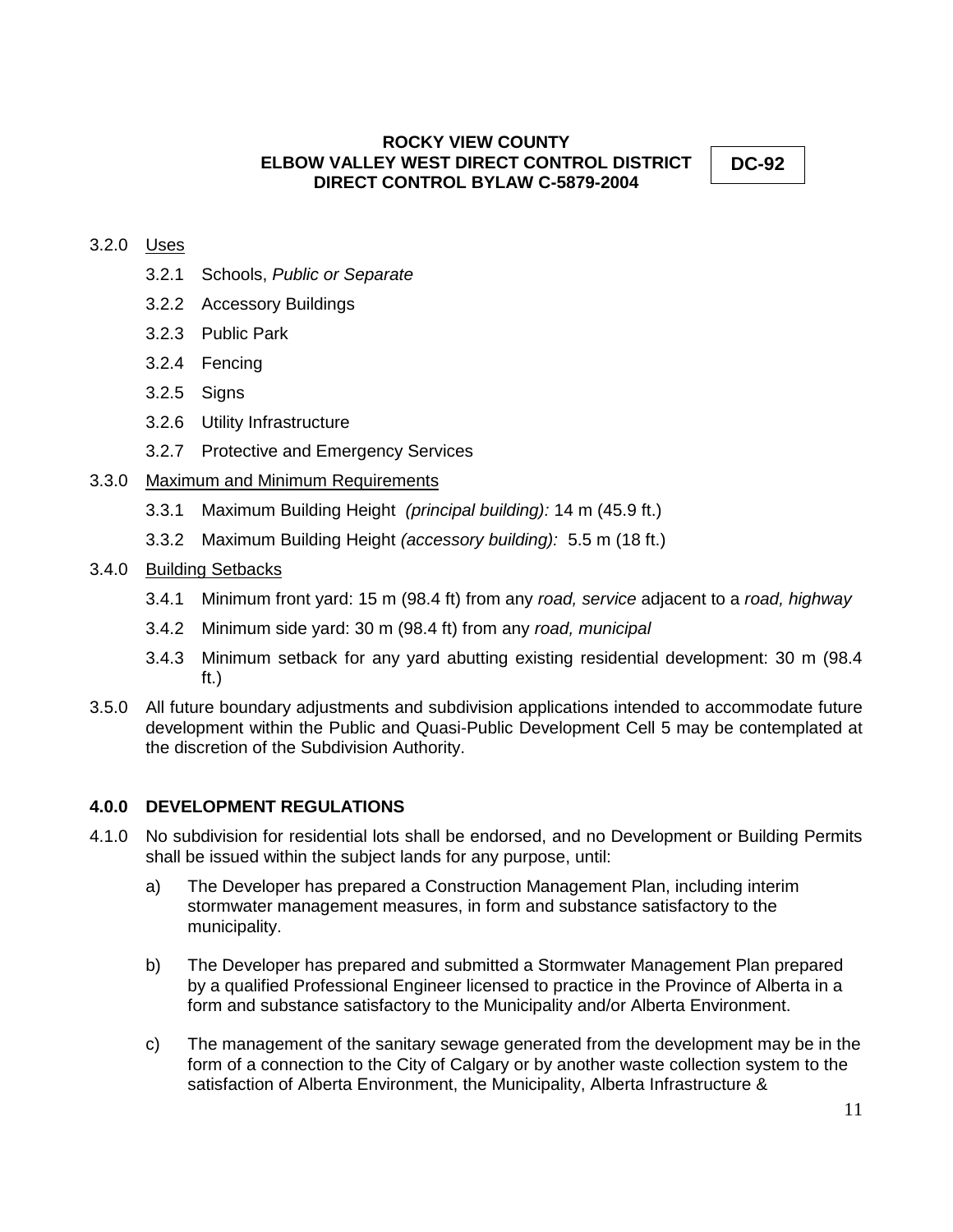**DC-92**

Transportation and Calgary Health Region. No wastewater pump-out facilities shall be permitted within municipally-owned lands. Confirmation of a piped and treated water supply, licensed by the Province of Alberta, has been confirmed, in a form and substance satisfactory to the Municipality.

- d) A Historical Resources Impact Assessment prepared by the Developer has been submitted and is satisfactory in both form and substance to the Municipality and Alberta Community Development.
- e) The Municipality has approved all necessary easements and rights-of-way related to the supply and distribution of power, natural gas, cable television and telephone service within the subject lands.
- f) All Development Cells have been surveyed as required, and the boundary of the Development has been fenced with temporary snow fencing or other materials approved by, and to the satisfaction of, the Municipality.
- h) Notwithstanding any other clause in this Bylaw, the Municipality may issue a Development Permit for stripping and grading of the site provided the developer has complied with Section 4.1.0 (a) and (b) and 4.3.0 (a) of this Bylaw
- 4.2.0 Development within some or all of the Development Cells may be combined within a single Development Permit and/or Development Agreement and the Development Permit and/or Agreement shall provide that:
	- a) no stripping, excavation or construction on any of the Lands shall occur until appropriate Letter(s) of Credit acceptable in form and substance to the Council have been deposited with the Municipality; and
	- b) no occupancy of any dwelling unit shall occur until the construction of all roads and utilities required to serve the Residential Development Cells or portions of them have been substantially completed to the satisfaction to the Municipality and Alberta Transportation.
- 4.3.0 Unless otherwise approved by the Municipality, private roads shall be constructed in accordance with geometric design guidelines and standards outlined in the Servicing Standards for Subdivision and Road Construction, June 1, 1999, as amended;
- 4.4.0 Show homes may be considered by the Development Officer as a discretionary use on the lands for up to six residential dwelling units prior to the endorsement of a plan of subdivision provided that conditional approval for subdivision has been granted by Council for that cell and further that no occupancy of the said show homes shall occur until full municipal services (power, gas, sewer, water, telephone etc.) are available to and immediately useable by residents of said dwellings and the plan of subdivision has been registered.
- 4.5.0 Pursuant to the issuance of Development Permits and/or Development Agreements for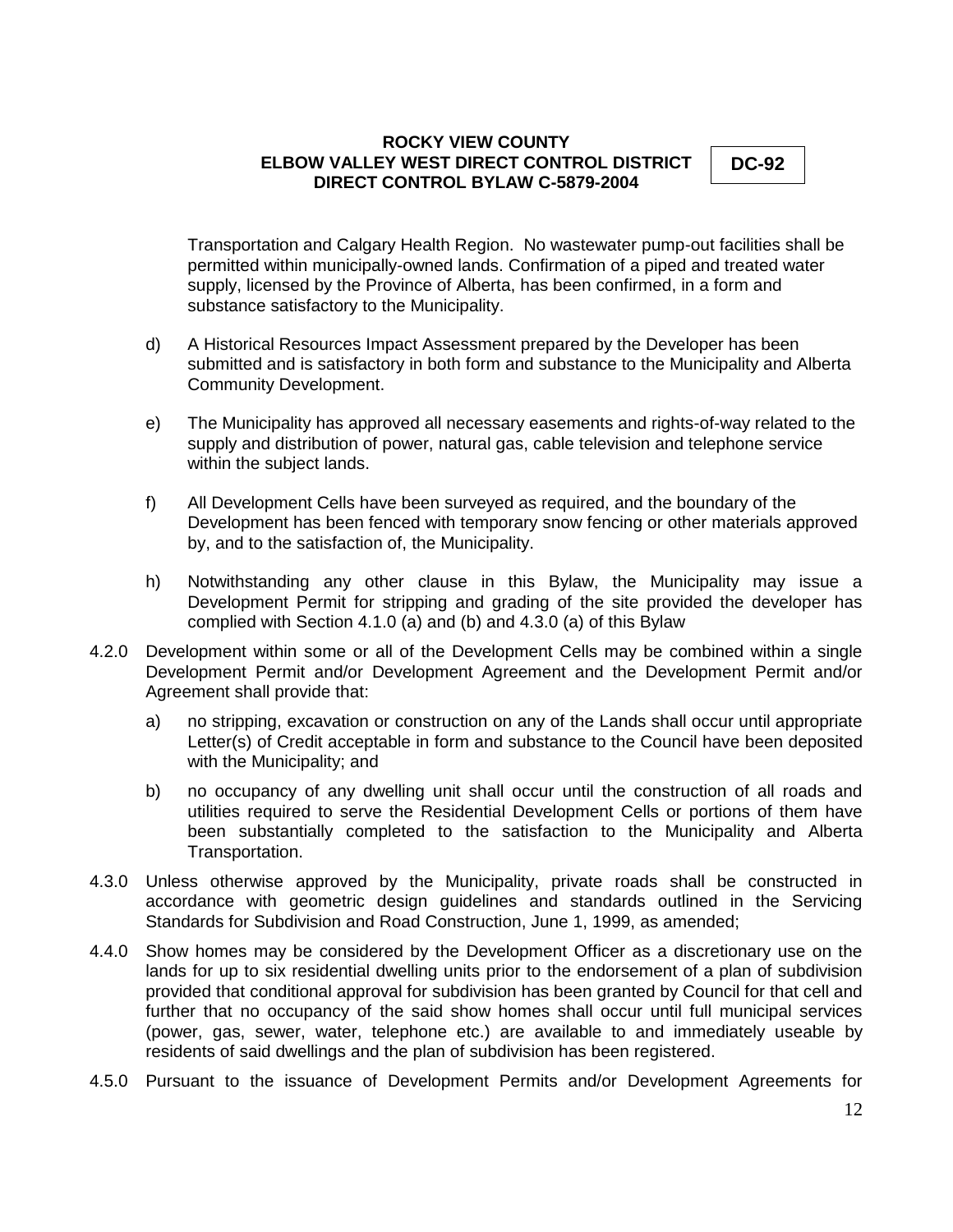**DC-92**

grading and stripping of necessary portions of the site under Section 4.3.0 of this Bylaw, no topsoil shall be exported from the lands and non-topsoil materials may be utilized for grading purposes for Development within the lands.

# **5.0.0 DEFINITIONS**

- 5.1.0 "Building" includes anything constructed or placed on, in, over or under land but does not include a highway, public roadway or utility;
- 5.2.0 "Construction Management Plan" means a program that details site management of all construction activity that may include, but is not limited to the management of construction debris and dust, site erosion, sedimentation control, noise control and traffic control;
- 5.3.0 "Developable Lands" means that portion of the Lands which is considered to be suitable for development by the Council and the development of which is not precluded by this Bylaw;
- 5.4.0 "Developer" means that party which owns or has a right to own all of the Lands excepting only any roadway plan therein;
- 5.5.0 "Development" means:
	- a) any excavation or stockpile and the creation of either of them, a building or an addition to, or replacement or repair of a building and the construction of placing in, on, over or under land of any of them;
	- b) a change of use of land or a building or an act done in relation to land or a building that results in or is likely to result in a change in the use of the land or Building; or
	- c) a change in the intensity of use of land or a building or an act done in relation to land or a building that results in or is likely to result in a change in the intensity of use of the land or building;
- 5.6.0 "Development Agreement" is an Agreement between the developer and the Municipality specifying development regulations, criteria or conditions necessary to ensure all developments and subdivisions on the land conform to municipal approvals;
- 5.7.0 "Development Cell" means an area of land that may contain a number of uses as defined in this Bylaw and which are numerically identified in Schedule "B";
- 5.8.0 "Letter of Credit" means an area of land that may contain a number of uses as defined in this Bylaw at the request of the developer naming the Municipality as the sole beneficiary thereof;
- 5.9.0 "Utilities" means water treatment and distribution and wastewater collection, treatment and disposal facilities, gas, electricity, cable and telephone transmission lines and related facilities and relevant appurtenances necessary to service the development cells or portions thereof in the area covered by the Bylaw. For the purpose of this Bylaw, a system utilizing sewage holding tanks is not considered a utility;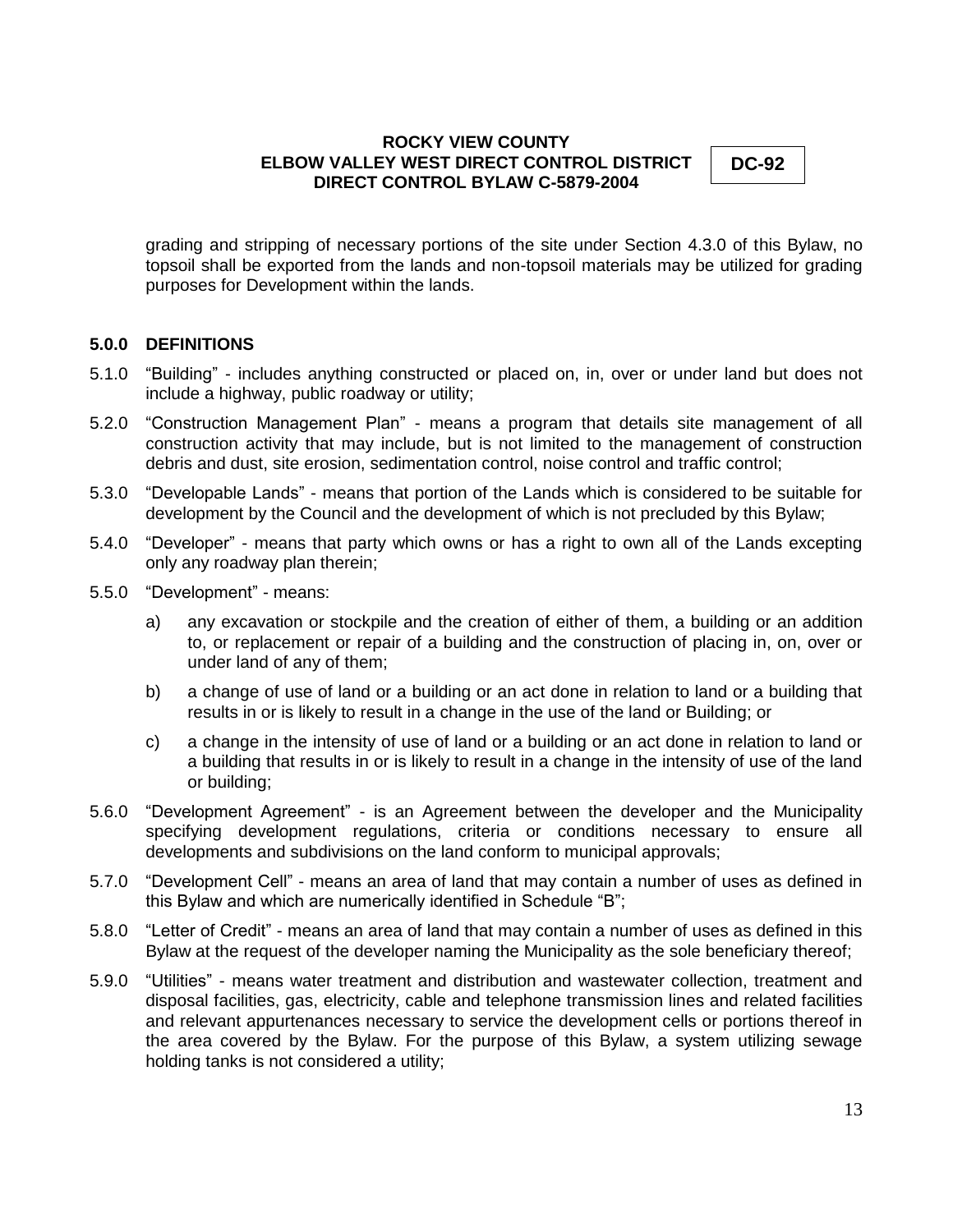**DC-92**

- 5.9.1 "Utility Infrastructure" means any permanent or temporary infrastructure and associated uses necessary to provide utility servicing to the subject lands in accordance with all Municipal and Provincial regulations. Temporary utility infrastructure refers to interim servicing strategies necessary to serve the lands until such time as a connection to a regional network is provided for.
- 5.10.0 "Residential Development Cells" means those Development Cells which shall be used exclusively for residential purposes and associated open space;
- 5.11.0 "Residential and Recreation Development Cell" means that Development Cell which shall be used exclusively for residential and recreational purposes and associated open space.
- 5.12.0 "Community Centre" means a building(s) and associated outdoor amenity and parking space located within privately owned lands that are maintained by a Home Owner's Association.
- 5.13.0 "Building Scheme" for the purpose of this Bylaw means a scheme to be registered against title of the Developable Land pursuant to a Restrictive Covenant describing Architectural Controls pertaining to the Development thereof;
- 5.14.0 "Qualified Professional" is a professional engineer who is a member in good standing with the Association of Professional Engineers, Geologists and Geophysicists of Alberta (APEGGA);
- 5.15.0 "Substantial Completion" means Construction Completion Certificates have been issued by the Municipality;
- 5.16.0 "Private Open Space" means the development of parks, pathways and playground facilities and other recreational amenities that are located within privately owned lands that are maintained by a Home Owner's Association;
- 5.17.0 "Temporary Sales Centre" means a building without any below-grade foundation which may be located on site, in accordance with all other setback requirements of this Bylaw, uses exclusively as an office to promote the sales of residential lots specific to this development;
- 5.18.0 "Community Sign" means a sign displaying the name of the community or communities within Section 2-24-3-W5M;
- 5.19.0 "Lot Width" is the measurement of a line drawn from the midpoint of one side property line to the midpoint of a second side property line;
- 5.20.0 "Existing Residential Development" means any parcel having a residential designation, in accordance with Land Use Bylaw C-4841-97, at the time of passing of this Bylaw; and
- 5.21.0 Terms not defined above have the same meaning as those defined in Section 8 of Land Use Bylaw C-4841-97.
- 5.22.0 **"Protective and Emergency Services"** means development which is required for the public protection of persons and property from injury, harm or damage together with the incidental